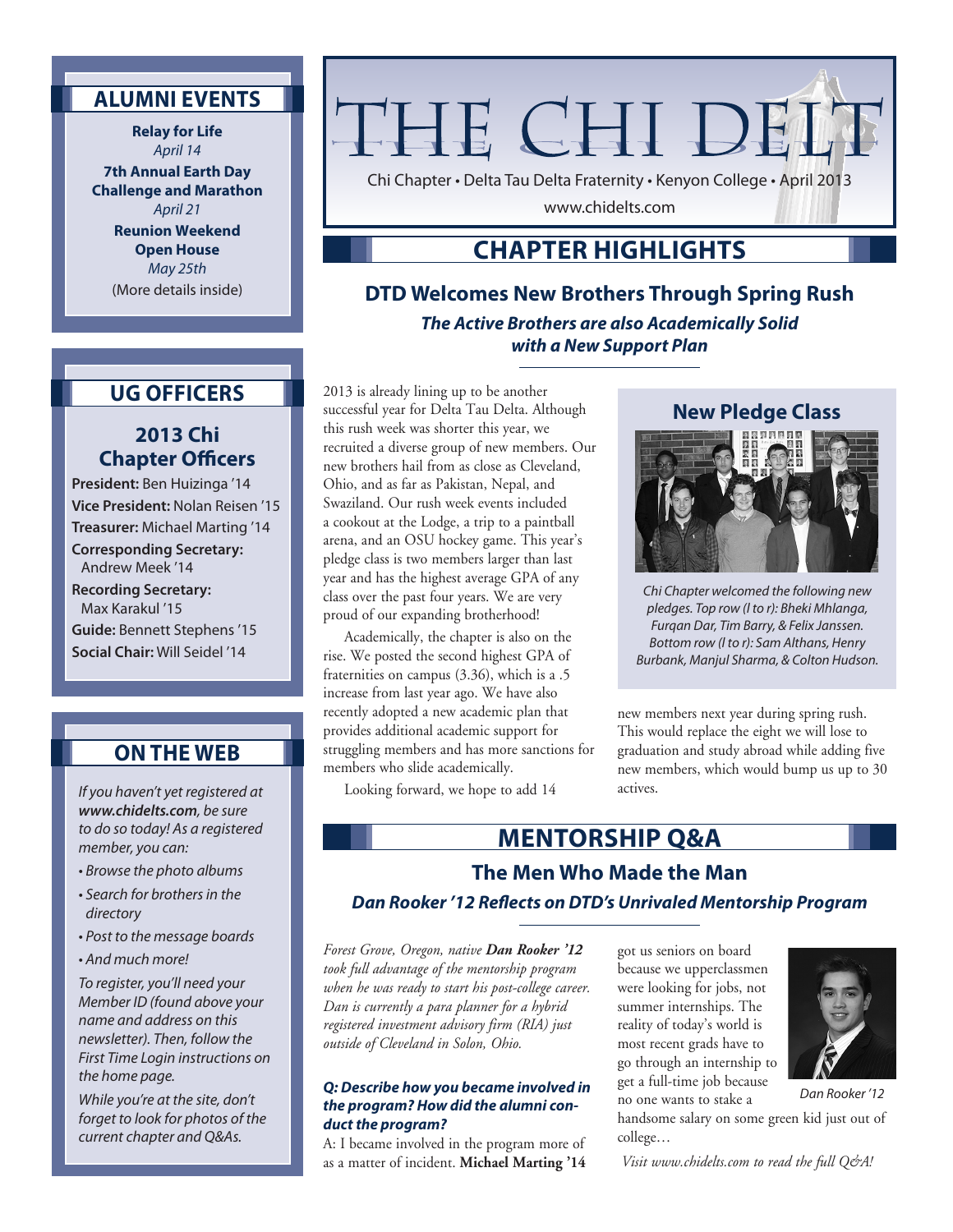# **ALUMNI UPDATES**

# **'50s**

**Robert Burns '51**

(PO Box 204 Gambier, OH 43022; rburns1600@ aol.com) The picture



is of Dan Patterson '74, I and Rev. Richard James '74 taken about three years ago at the wedding of Rich James' '74 youngest son, Alex. The Dan Patterson Fitness Center at Kenyon College is dedicated to Fraternity Brother, Rich James '74. Both Dan and Rich were President of Chi when I became the Faculty Advisor. I am still active with Chi, and this fall will be my 40th anniversary with the Chapter. I understand from our Alumni President, Jeff Moritz '86, there are over 800 of us. I greatly enjoy seeing our Chi Brothers at the Lodge each May. On February 28, I will be attending the "Rite of Iris" with our new Pledges. It will also mark my 84th Birthday. Joining Chi was one of the best things I ever did. The best thing was finding Jeanette, my wife for 53 years.

**John B. Martin '51** (838 Michigan Ave Apt 5-B Evanston, IL 60202; jack@ johnbmartin.com) In my retirement, I've replaced my



career as a clinical psychologist with my avid interest in watercolor painting. On my website, johnbmartin.com, are galleries of my paintings. Last year in October one of the paintings I'd had accepted in a large juried show at the Chicago Cultural Center won the Best of Show award. My wife Linda and I travel frequently to Europe, most often to France where I once lived for a year on a Fulbright scholarship. We're planning on two weeks in Spain in March and three weeks in France in May, mostly in Provence and the Riviera, where we have many friends. My major priorities are organized around family, including our two sons, their wives and our six grandchildren, all of whom live nearby. My life as a student and a member of Chi were profoundly meaningful. It led to my academic success and my year in France. I look forward to the next reunion and the prospect of finding some of my old friends from Chi!

# **'60s**

**Richard Schori '60** (1851 Morganton Dr Henderson, NV 89052; schori@cox. net) I am retired from Oregon State University as a



mathematics professor and live in Henderson, Nevada. I have a great deal in that I'm retired but actively support my wife's interesting job. My wife Katharine is the Presiding Bishop of the Episcopal Church. She travels 80 percent of the time and I travel with her selectively. As a result, I've had many wonderful opportunities including photography of numerous consecrations of new bishops; regular talks to clergy spouse groups; advocacy for both clergy and bishops' spouses; travel to locations throughout the world, from the Americas to Asia and Europe; and meeting and greeting dignitaries, both political (Obamas/Bidens) and religious (Archdeacon of Canterbury). When at home, I regularly play tennis in the mild Southern Nevada weather and enjoy visiting our mountain retreat in Oregon, where we go on back packing trips and major hikes. Our daughter Kate is a Captain, soon to be a Major, in the Air Force as an AWACS pilot. I also keep in regular contact with a Kenyon classmate, Bard Robert.

**Stephen Crocker '69** (22 Nathan Court, Fletcher, NC 28732-9750; scrocker44@gmail. com) I retired in July of 2010 after more than 35 years in the radio news business, the last 30 working for WBBM-AM in Chicago, a CBS all-news station, as a reporter and news anchor. After a brief stay in Phoenix, I moved to the Asheville, N.C. area in the beautiful Blue Ridge Mountains of western North Carolina. I have been sharing my life for the last 17 years with my life partner, Judy Ricky. I get to see my twin boys and daughter often now, since they live only three hours away in the Atlanta area. I recently underwent hip replacement surgery, so I am working on getting back to a more active life.



**Jim W. Kuhn '76** (7589 Hudson Park Dr. Hudson, OH 44236-2335; jidmkuhn16 @ yahoo.com) I have been married for 33 years, and have three daughters; two married, and one a senior at Kent State. I started a global recruiting business in 2011 and it is thriving.

I also specialize in chemical and healthcare industries in US, Brazil, India, China, and EU. I live two minutes from the Atlantic Ocean in Charleston, S.C., with frequent travel back to Cleveland area.



Chi Delts have helped me to learn about what it means to be a leader, the importance of fellowship, helping others, and social networking.

## **'00s**

#### **William Hustwit '02**

(606 E Wayne Ave Wooster, OH 44691- 2319; Wphustwi@olemiss.edu) I'm finishing up a semester teaching U.S. history at the University of Mississippi and was just hired for a tenure-track position at Birmingham-Southern College in Alabama. This May, my book, James J. Kilpatrick: Salesman for Segregation will be in print.

#### **James Corey '02**

(6007 Gabrielle Ave Ann Arbor, MI 48103- 9839; jtcorey26@ yahoo.com) Currently, I am the associate director of Major Gifts, West and Mid-



Michigan Region at University of Michigan. I volunteer with the local high school as the varsity lacrosse coach. I also serve on multiple non-profit boards: United Way, Neutral Zone, and AAPS. In addition, I am married to my high school sweetheart. We welcomed our son Lucas on June 5th, 2012.

#### **Rodrigo Guzman-Sanchez '09**

(12945 N Thornydale Rd Marana, AZ, 85658-4794; guzmansanchezr@kenyon.edu) Since Kenyon, I have been fortunate enough to be part-owner of an organic beverage startup - King Kava. Started by Ben Berdan, one of my Kenyon friends, his high school friend and NYU grad Nick Haycock, King Kava is about five months old. I joined the company soon after inception after the wedding of another of our mutual Kenyon friends, Andrew Stein, in September 2012. Since then we have enjoyed a great deal of success, expanding our client list to some 35 stores in Manhattan and Brooklyn, most recently landing Whole Foods. Through quite a bit of sweat equity, two of us will soon be working solely for the King Kava brand as we continue to expand our business.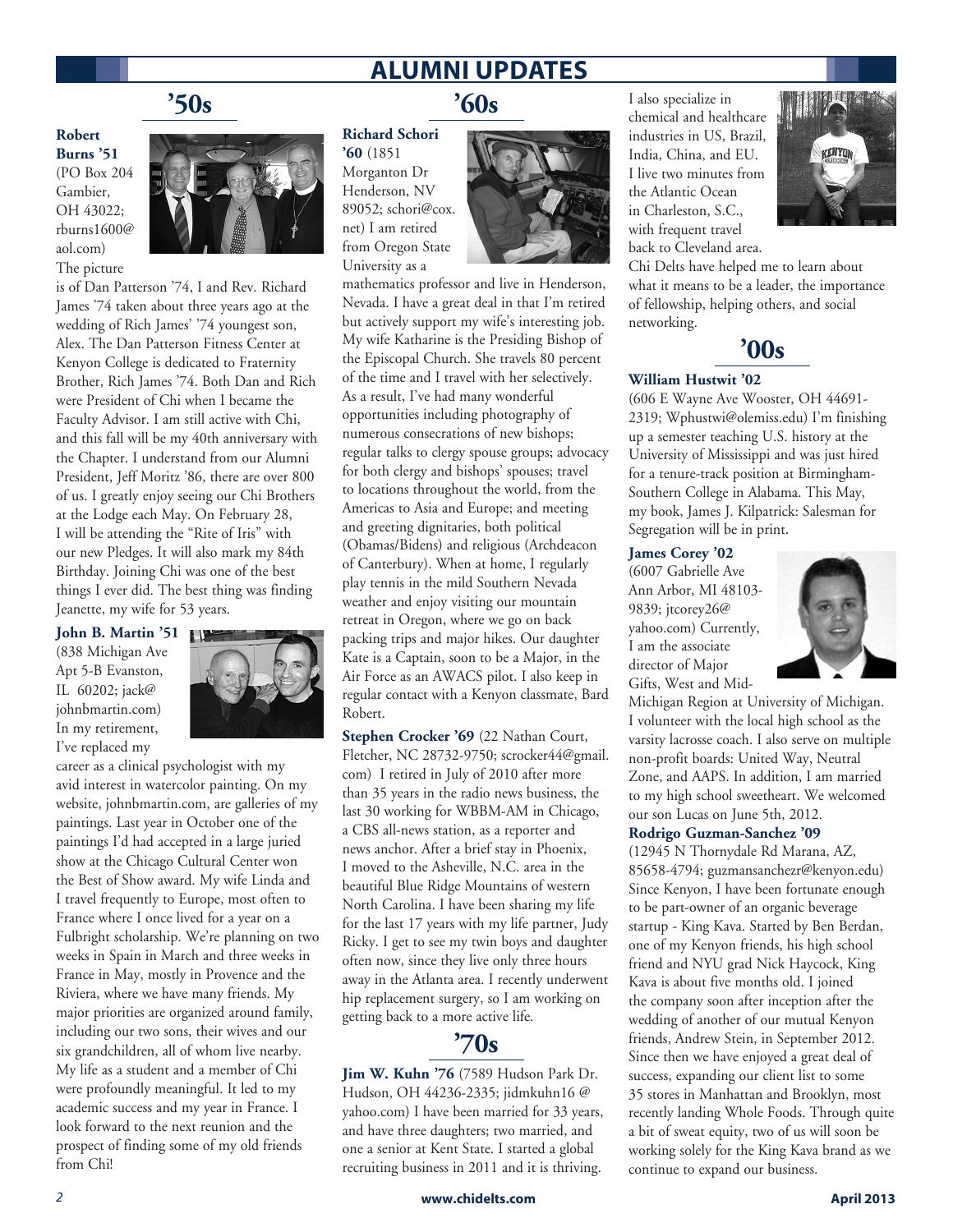# **ALUMNI EVENTS**

#### **Relay for Life** *April 14, 2013*

*Gambier, Ohio*

The Kenyon community is very involved in Relay For Life and Chi Chapter is proud of our continued participation and fundraising efforts. Kenyon received national recognition last year for raising over \$50,000 for Relay For Life. Additionally, Chi Chapter raised more money than any other fraternity or sorority and we are determined to continue our success.

We would be extremely grateful if you would make a donation to sponsor our Relay For Life team as we remember those who have battled against and currently suffer from this devastating disease. We are honored to partake in Relay For Life and we would like to thank you in advance.

To make a donation to support our Relay For Life team, please go our website **www.chidelts.com**, go to our Relay for life article and click on Sponsor Chi Team.

*For more information, contact Daniel Glaser '13 at glaserd@kenyon.edu.*

## **7th Annual Earth Day Challenge Four Miler and Half Marathon**

*April 21, 2013 Gambier, Ohio*

The seventh annual Earth Day Challenge Four Miler and Half Marathon, scheduled for Sunday, April 21, 2013, is a USATF certified, fully-staffed and supported event organized by the college. Both courses wind their way through the Kenyon campus and town of Gambier, and finish on the Wilder Track in front of Kenyon's stunning athletic center. The half marathon course also embarks on an out-and-back segment of the Kokosing Gap Rail Trail that is truly spectacular.

The race provides a panoramic view of everything that's new or classic about Kenyon, wedding a sense of place and tradition with some very literal forward progress. What better reason to train for a return to Gambier to run among friends and brothers with Knox Country in springtime as a familiar and inspiring setting. It will also be an opportunity to catch up with the current members of Chi Chapter, who are dedicated to preserving Delt values, campus leadership, and camaraderie for the long haul.

A race weekend itinerary is forthcoming and will be posted shortly. Race specific details and entry information is available on the race website at **www.premierraces.com**. Lodging options can be found on the Kenyon College website at **www.kenyon.edu/x40150.xml**.

*For more information, contact Alex Hetherington at alex.hetherington@iicorps.com*

## **18th Annual Open House**

# *May 25, 2013*

## *Chi Chapter House*

The Chi Chapter Alumni Association Cordially Invites you to the 18th Annual Open House at the Delt Lodge Saturday May 25, 2013, from 3:00-5:30 p.m. Cocktails and light hors d'oeuvres provided. Family and Friends are welcome.

*For more information, contact Jeff Moritz at Jeff Moritz jcm464@aol.com.*

## **IN MEMORY**

*Chi Chapter recently learned of the passing of these fine brothers. It was an honor to have these gentlemen in Chi Chapter. Brothers they shall be forever. Our sympathies go out to their friends and families.*

 **Alois "Al" E. Gibson '55** passed away on September 9, 2012, at the age of 78.

During his college years in DTD, Al played lacrosse and baseball. He graduated from Indiana University in 1955 and the University of Indiana School of Medicine in 1958. He worked at Reid Memorial Hospital in Richmond, Indiana, in 1963 and was chief of surgery in 1984-85.

Al was also president of the Indiana Orthopedic Society and Indianapolis Orthopedic Club, a consultant for the Crippled Children Program from 1967-84, and a board member of United Cerebral Palsy of Wayne County. He was named physician of the year in 1989 by the Community Council on Disability Awareness.

He was inducted into the Indiana Football Hall of Fame in 1994 after devoting 29 years to high school sports. Al was a former Little League and Colt League baseball coach. He served as a major in the Indiana National Guard. In his free time, Al enjoyed travel, woodworking, and sailing.

**George E. "Casey" Seitz '43** passed away on September 22, 2012, at the age of 91 in Mt. Vernon, Ohio. After graduating, George served in the U.S. Merchant Marine for four years during World War II, surviving a torpedo attack and a shipwreck while in the Military Sea Transport Service. He was a lover of the outdoors, enjoyed horses, and was a member of the Mohican Saddle Club. When he was 75, he took part in a 100-mile horse-back ride in Indiana.

**Raymond G. Ferrell Jr. '48** passed away on March 29, 2012, at the age of 90 in Cleveland, Ohio. After graduation, Raymond served with the U.S. Marine Corps during World War II. For a few years, he worked for Conrail and was a yard conductor for the New York Central Railroad for a time.